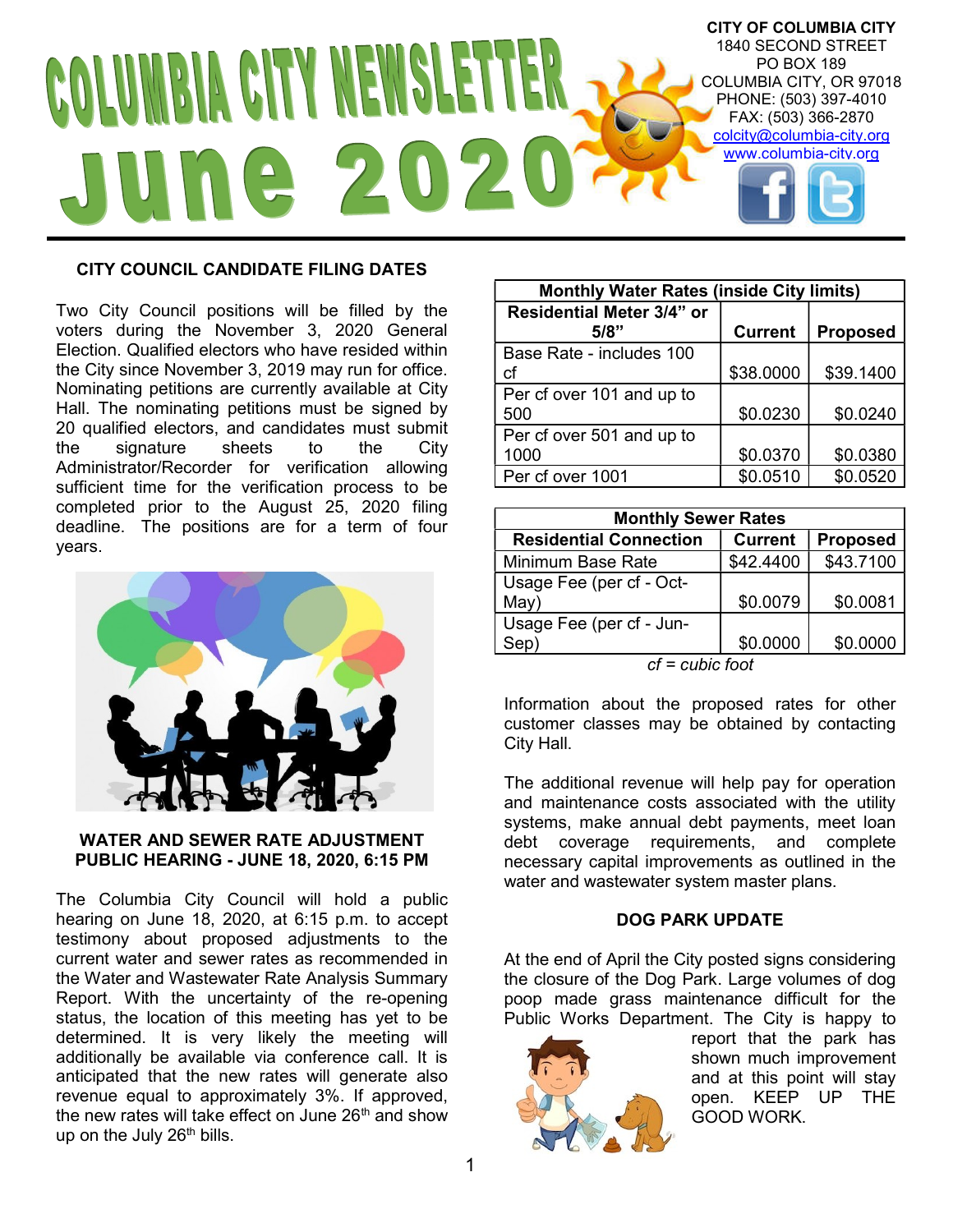## PHASE I OF RE-OPENING

The City has entered its Phase I re-opening for City buildings, which were closed to the public pursuant to Mayor Casey Wheeler's Emergency Declaration for the COVID-19 (Coronavirus) Pandemic.

Effective Monday, May 18, 2020 both City Hall and the Public Works Shop were re-opened to



the public on a modified basis. City Hall is allowing two (2) visitors at a time in the front counter/lobby area and the Public Works Shop is allowing one (1) visitor at a time into its office. Social distancing measures, appropriate Personal Protective Equipment (PPE), sanitizing materials and COVID-19 informational/warning materials are in place at these facilities.

The Community Hall remains closed to rentals at this time, with the exception of the Columbia County Justice Court system which will return to operations after July 1, 2020. Full use of the Columbia City Community Hall is expected to resume when re-opening criteria and conditions can feasibly be met.

#### VETERANS PARK

Even though our Veterans Park event was cancelled for this year, the Park has still received a lot of attention from our volunteers. A big thank you to residents Jane Eggleston, Sally Ann Marson Debbie Johnstone and Leahnette & Buddy Rivers, for their hours of weeding, pruning roses, spreading bark dust and much much more! The St. Helens Garden Club has also stepped up! Members: Nell Harrision\*, Tom & Fonda Lawson\*, Stan Chiotti and Diana Washburn have done a beautiful job preparing the soil and planting the lovely petunias the Club donated. We love our volunteers!

\*Also city residents.

#### LOST AND FOUND

A black and neon yellow jacket with a set of keys in the pocket was found on the sidewalk near the Welcome to Columbia City sign off Highway 30. A single key on a coiled band was found by the dog park. If you think either of these items might be yours, please contact City Hall.

#### BUDGET HEARING – JUNE 18, 2020

The City Council will hold a public hearing at 6:15 p.m. on June 18, 2020. With the uncertainty of the re-opening status, the location of this meeting has yet to be determined. It is very likely the meeting will also be available via conference call. Testimony will be accepted about the budget for the fiscal year 2020-2021 as approved by the Columbia City Budget Committee.

A full copy of the budget may be inspected at City Hall between the hours of 8 a.m. and noon, and 1 p.m. and 5 p.m., Monday through Friday. It can also be found on our website.



### STREET VACATION – K STREET

The City Council of Columbia City will hold a public hearing on Thursday, June 18, 2020, at 6:15 p.m. With the uncertainty of the re-opening status, the location of this meeting has yet to be determined. It is very likely the meeting will also be available via conference call. The purpose of the hearing is receive public input concerning a propose vacate a portion of K Street off Fourth Street of of L Street. The area is in between  $\mathbb{R}$   $\mathbb{R}$  2 of Block 52 and Lot 3, 4, 5 & 6 of BLAN 53 Columbia City.



A petition to vacate this portion of K Street was filed with the City Recorder on April 30, 2020 by Richard & Bonny Wagoner. The petition was determined to be sufficient and meets the requirements of ORS 271.080. Written objections may be filed with the City Recorder by 5:00 p.m. on June 18, 2020. Comments can also be submitted in writing during the public hearing on Thursday, June 18, 2020 at 6:00 p.m., at which time objections will be heard and considered.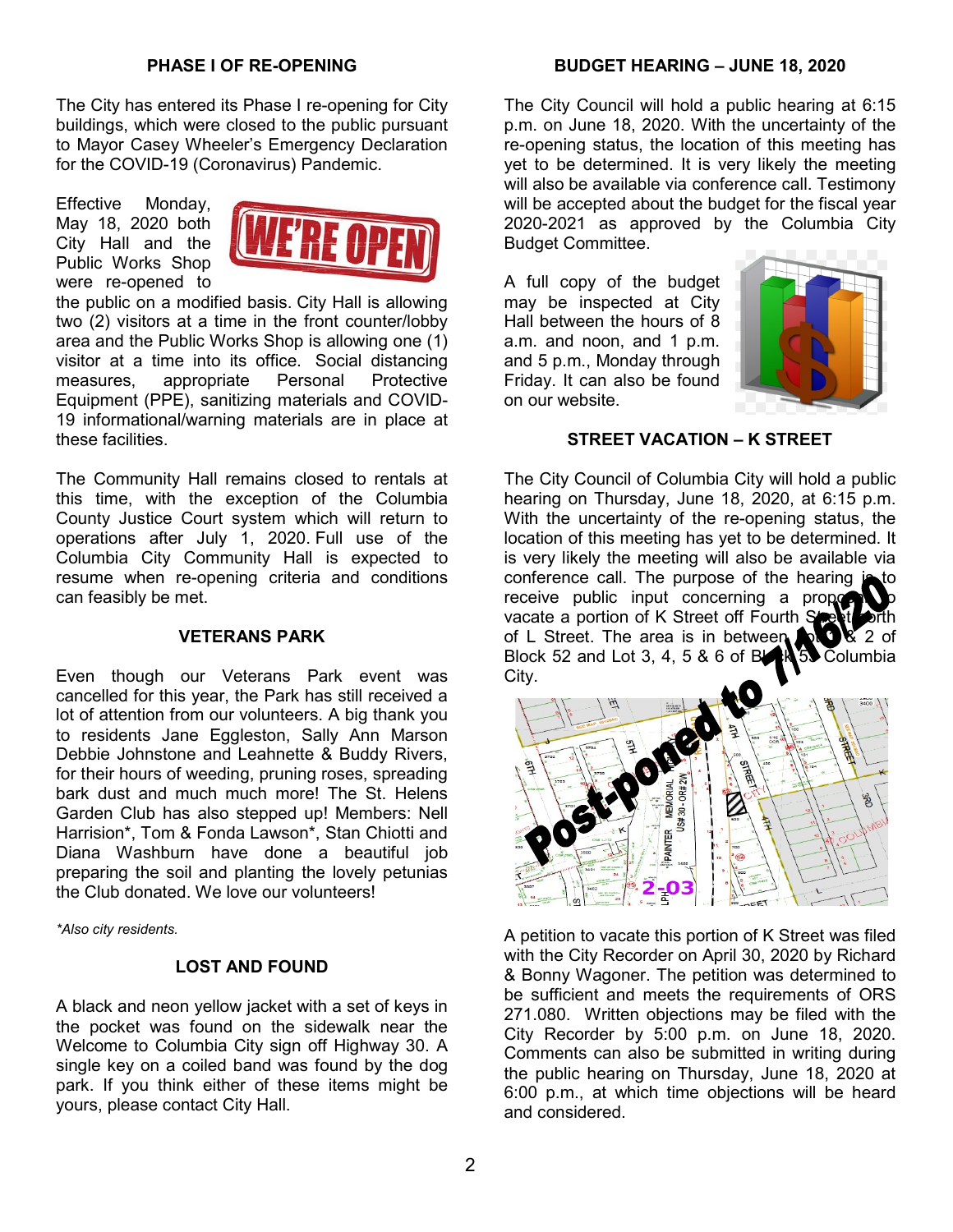# LIBRARY NEWS

The Columbia City Community Library is approaching our 20 year anniversary this July! We would not be here without our wonderful community support that has continued and grown over the years. Thank you, everyone!

Unfortunately, with the Covid-19 pandemic we won't be able to do much to celebrate this year. The library has been operating at a very low level over the last two and a half months. Inventory was completed (after a February 2019 start!) and a few books were cataloged including some best sellers purchased in March right before everything closed. We checked out large print books to a lady who was providing them to her 100-year-old neighbor! And several times we have given books to elderly readers and home bound children.

In June, we will be starting the process of reopening to the community. Since most of our volunteers are retired, only the Library Director, Cathy Lundberg, will be working while Oregon is in Phase 1 of the re-opening. We will have restrictions and requirements to allow patrons to safely use the library, including limiting how many people are in the library and visits by appointment. The restrictions will be posted at the library, and here is what you can expect:

- 1. Please email the librarian to setup an appointment to return, borrow, or purchase books. Please include your phone number in your email so the library staff can call you to schedule a time. Email address: cjl80@hotmail.com (To leave a voice message on the library phone call 503-366-8020.)
- 2. Starting June 1, the library will be open on Mondays 10-2 p.m. and Thursdays 3-6 p.m. Outside of the above hours appointments can be made with the library staff.
- 3. A bin will be located inside the front door entrance to place book returns. Staff will leave the items returned in the bin for two or more days before checking them in as returned.
- 4. All persons, including patrons and staff must wear mask and gloves during the appointments. Please bring your own mask and wear it. Rubber gloves will be provided during your visit.
- 5. If you arrive as a family, please stay together as a group and keep six feet distance from other people.
- 6. If the library is staffed and a patron arrives without an appointment, and the patron agrees

to follow the restrictions while remaining a six foot distance from other people or groups, use of the library can be granted by the staff.

- 7. No portapotty will be available for public use. The facility is locked.
- 8. Hand sanitizer will be available at the entrance, please feel free to use.
- 9. If a visitor refuses to wear a mask while in the building, no service will be provided and the staff member has the authority to ask the individual to either wear a mask fully covering their nose and mouth or leave the building. We are required to protect ourselves and others from possible harm.
- 10. A list of names and addresses of visitors will be kept for the month of June.

Columbia City Celebration 2020. The City Celebration for this year has been cancelled. It falls within the time that large gatherings are not allowed. We will try to have a book sale in the fall. In the meantime, Second Hand Prose will be open Mondays and Thursdays or by appointment! Email cl80@hotmail.com with your name and phone number to set up a time to visit.

Summer Reading Program. Program theme this year is "Imagine Your Story" with a focus on fantasy and fairy tales. We will not have a story time this summer, unfortunately, but we will have reading logs. When your reading log is turned in, you will get a small prize, and you will be entered to win a grand prize at the end of the summer. Encourage your children to read, it will help them when they can finally return to school this fall!

We have a Little Library in a bin on the front porch of the library. Please choose books, read them and return to the bin. Starting June 15th, we will have Summer Reading Logs in the bin.

Again, thank you all for your continued support of your Library during these different and difficult times. We hope that our efforts to re-open gradually will encourage you to make an appointment and utilize this valuable community asset.

Columbia City Community Library 2000 Second Street / PO Box 189 / Columbia City 503-366-8020 / ccclibrary@live.com



Library Hours: Mondays 10  $a.m. - 2 p.m.$ Thursdays  $3 - 6$  p.m.